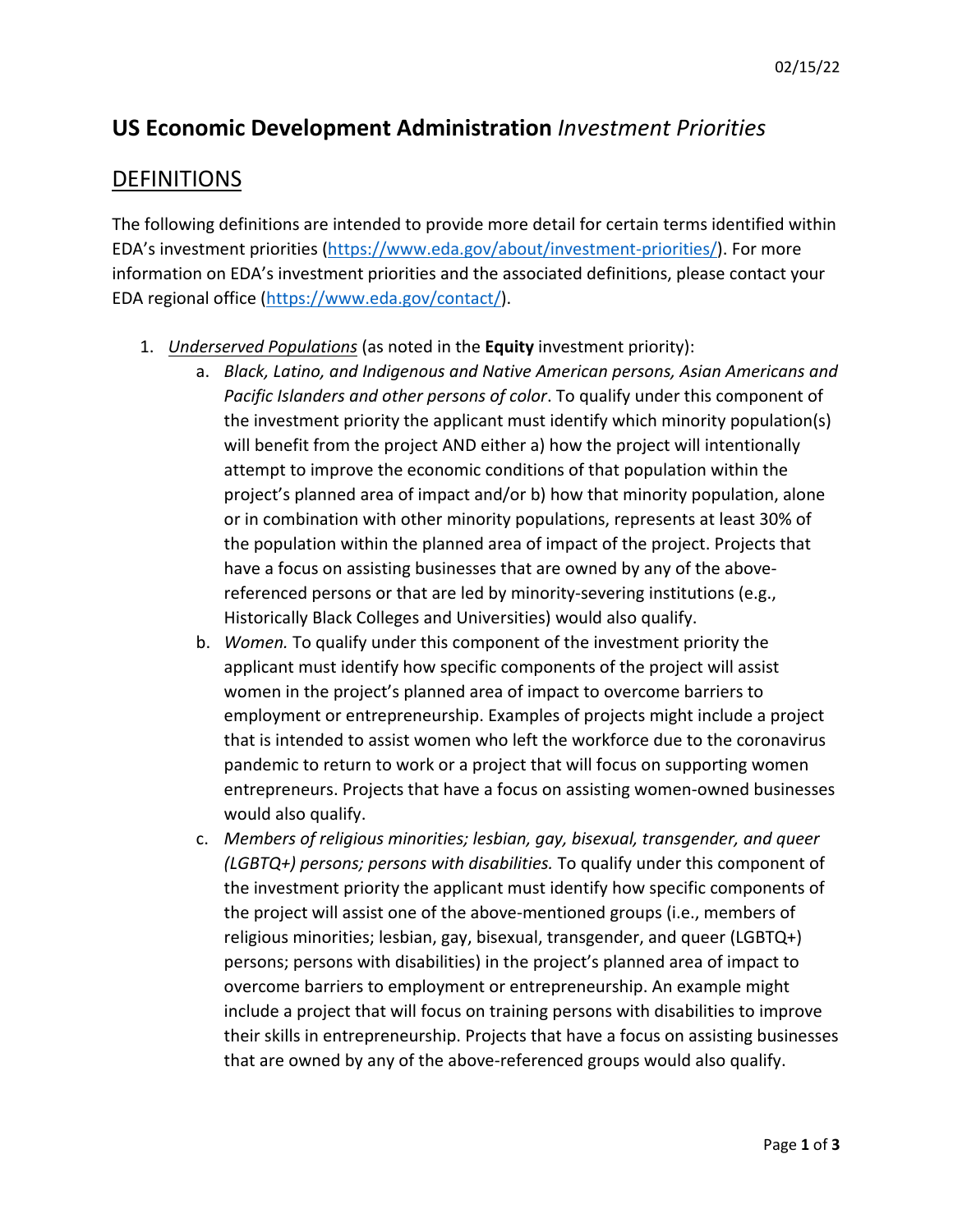- 2. *Geographies* (as noted in the **Equity** investment priority): Examples of "Geographies" include Tribal Lands or [Persistent Poverty Counties,](https://eda.gov/files/about/investment-priorities/FY2022_PPCs.xlsx) which include rural areas with demonstrated, historical underservice. To qualify under this component of the investment priority the applicant must show one (or more) of the geographies represents at least 30% of the planned area of impact of the project. This could also include smaller pockets (i.e., sub-county) of high [\(at least 20% poverty rate\)](https://mtgis-portal.geo.census.gov/arcgis/apps/webappviewer/index.html?id=31e10881bd1040b7b0ae685559917509) or persistent (at least 20% poverty rate for at least 30 years) poverty that represent at least 30% of the project's planned area of impact. For help in identifying areas of high poverty please see: [Census ACS19 based Poverty Status Viewer.](https://mtgis-portal.geo.census.gov/arcgis/apps/webappviewer/index.html?id=31e10881bd1040b7b0ae685559917509)
- 3. *Green Products* (as noted in the **Environmentally-Sustainable Development** investment priority): An economic development project that results in a clearly defined end-product that furthers or contributes to the environmental quality (e.g., reuse/recycling/restoration/preservation), greenhouse gas mitigation (e.g., renewable energy, energy efficiency), and/or climate resiliency (e.g., green infrastructure) of the associated community or region. The end-product (i.e., what is being developed or produced) can take numerous forms, such as an activity, item, plan or program. For example, a Green Product might be a business incubator focused on renewable energy, infrastructure for a business park in which the primary tenant will produce solar panel components, or a feasibility study for developing a biomass-to-electricity facility.
- 4. *Green Processes* (as noted in the **Environmentally-Sustainable Development** investment priority): An economic development project that results in clearly defined green enhancements to the resource, energy, water, and/or waste efficiency of an existing function or process (including the use of green or natural infrastructure). The enhancements reflect changes to the life-cycle process of an existing function so that the function is performed in a more environmentally-sustainable manner (e.g., improves energy efficiency, uses renewable energy, contributes to reuse/recycling/restoration/preservation, reduces anticipated climate risks like flooding). The focus is on how the product is being developed or produced rather than the product itself. For example, a Green Process might be the retrofitting of a tannery facility to enable tannery operations to use water and energy in a more sustainable manner. The project would potentially impact multiple stages (e.g., use and reuse) of
- 5. *Green Places* (as noted in the **Environmentally-Sustainable Development** investment priority): An economic development project with clearly defined, ancillary environmental benefits (e.g., energy efficiency, renewable energy, or reuse/recycling/restoration/preservation) located within mixed-use, transit-oriented areas that increases community revitalization, improves job access, avoids impacts to undeveloped or environmentally sensitive lands and waters (e.g., greenfields or wetlands) and is resilient to expected climate risks (e.g., not sited in a location vulnerable to anticipated sea level rise impacts). The green portion is focused primarily

the tannery process life-cycle.